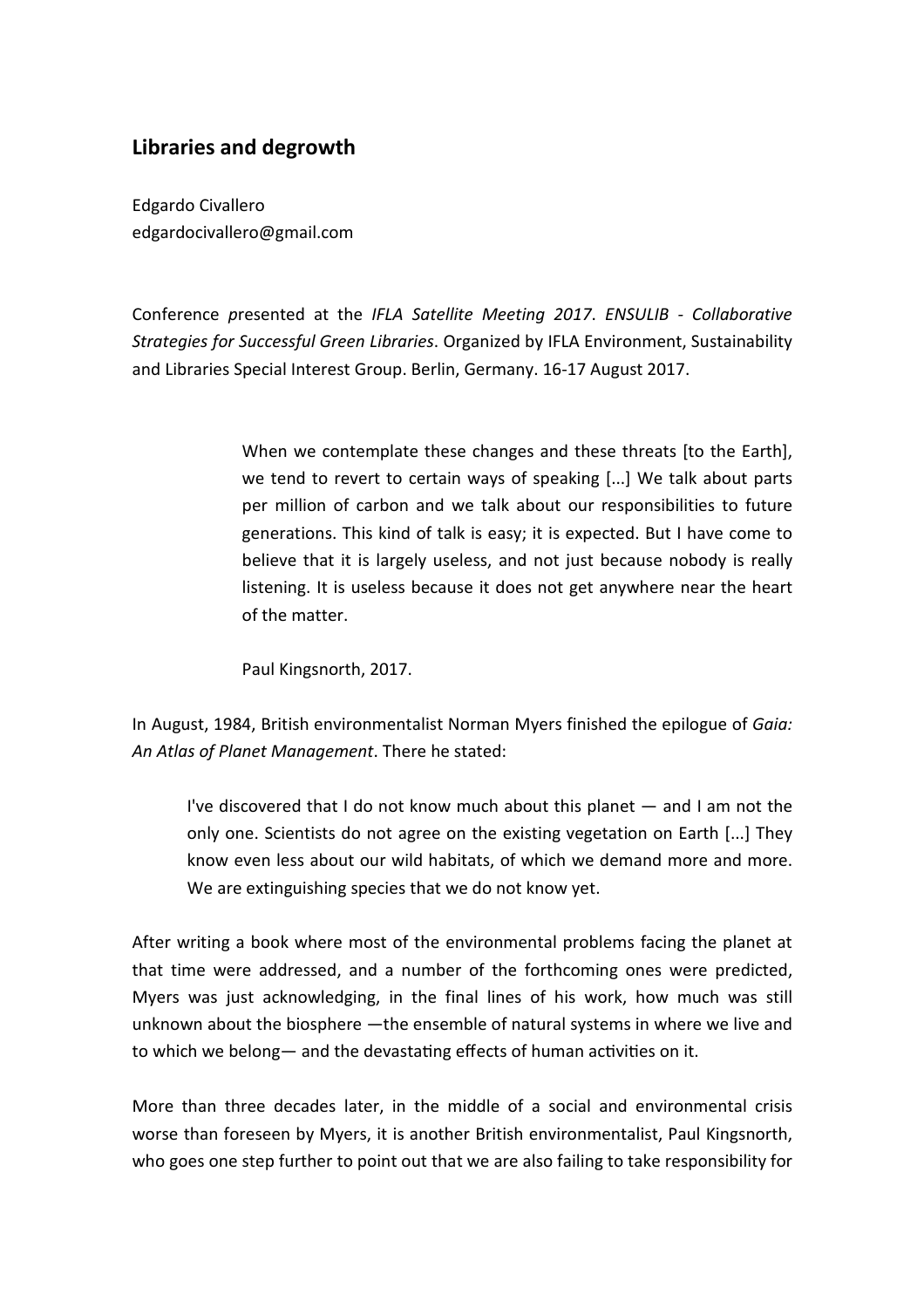what we already know  $-$  we are fatally tangled in fruitless debates that lead us away from the real causes of that crisis.

## **1. Trespassing all limits**

It seems that there is something about us, our intelligence, which entails that we're capable of acting in ways that are rational within a narrow framework but are irrational in terms of other long-term goals, like… do we care what kind of a world our grandchildren will live in?

Noam Chomsky, 2010.

At least since 1972 ―when the first report to the Club of Rome, titled *The Limits to Growth*, was published-, we know that "industrial societies' collision with the biophysical limits of the planet casts serious doubts on the possibilities of a decent human life in a habitable planet" (Riechmann, 2014).

The planet's biophysical limits have to do with its ability to supply resources to and absorb wastes from all its inhabitants ― including humankind. In general terms and for the most part of history, human beings have always been aware of those boundaries and of the need to protect the existing, available resources: their lives depended and still depend on them. However, at some point in their history, some societies began to view themselves as independent from nature, and acted as if they could make use of the environment according to their whim or convenience, (ab)using it for their own purpose and gain. Few realized that man is not the weaver but another thread of the tapestry.

Industrial revolution and the boom of capitalist market economies spurred the planet's plunder. The exponential growth of human population and activities —meaning an exponential increase in energy and resource consumption on the one hand, and in waste production, on the other- exceeded Earth's carrying capacity by 1.5 times, overshooting its ability to regenerate resources and absorb the by-products of human productivity  $-i.e.$  to sustain continuous population and economic growth— and placing humankind and all its biosphere's travel companions in a critical situation.

Coates and Leahy (2006) explained: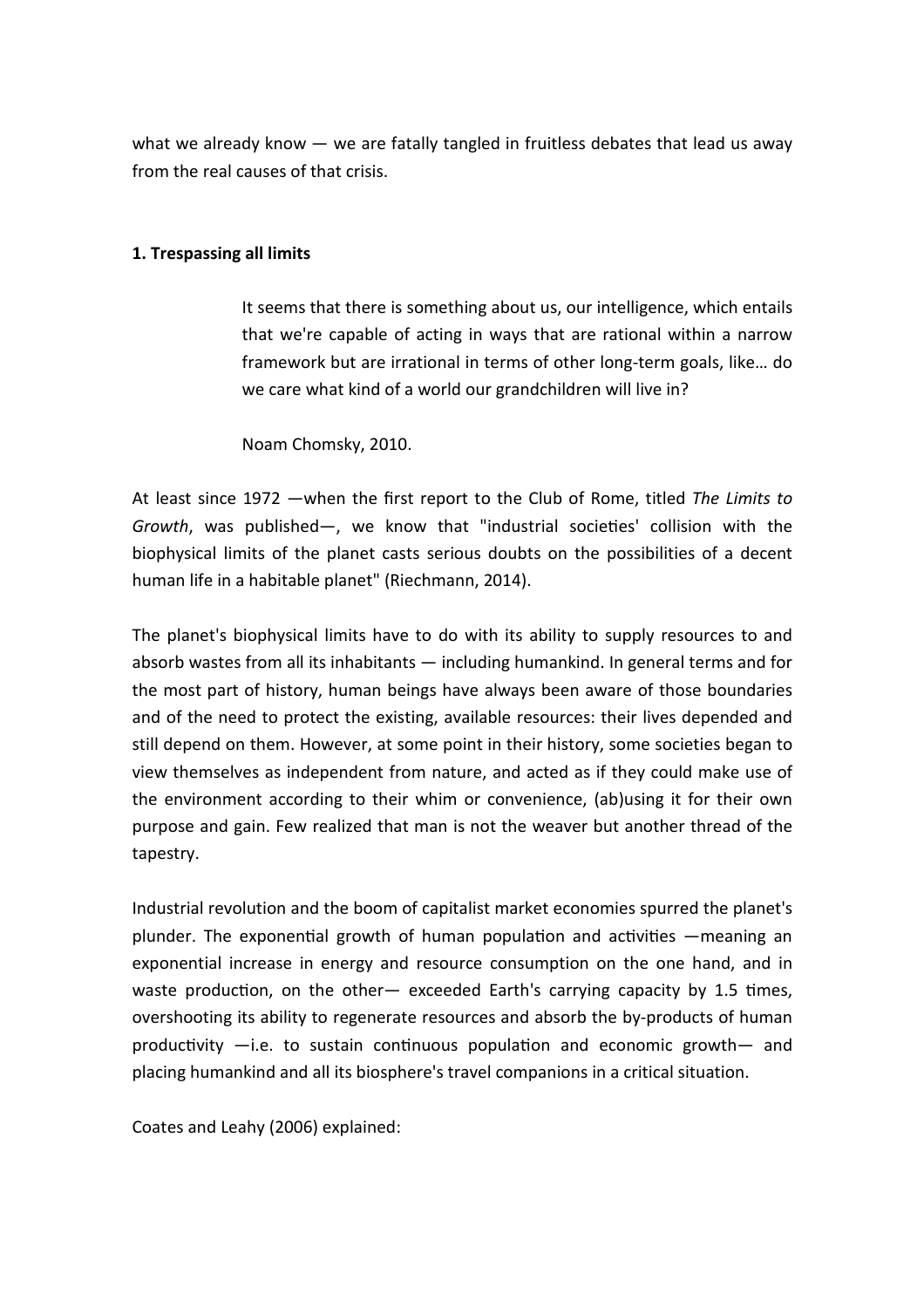The review of ecological devastation, much of it occurring in the past 100 years, exposes our economy to be an "extractive economy". An extractive economy depletes non-renewable resources, exploits renewable resources beyond their capacity to survive, and causes irreparable damage to land, sea and air. Further, the production of toxins along with industrial and domestic effluent greatly exceeds the healing and regenerating capacities of the Earth. The Earth cannot cope with such excesses as human activity has changed the chemistry of the planet and altered the ecosystems upon which modern civilization depends [...] Despite considerable information and public attention to environmental concerns, people at large and many businesses and governments have not been motivated to take these issues seriously and have not engaged in effective action [...].

Later, in 2008, Cairns summarized:

Exponential population growth on a finite planet means less resources per capita, and humankind is dependent upon the resources of the biospheric life support system for survival. However, humankind has acted, in the past, as if it does not recognize either of these obvious realities.

Human activity has altered the planet's biophysical systems to such an extent as to leave an inedible mark on its geology, what has prompted the scientific community  $-$ starting with Crutzen and Stoermer in 2000 $-$  to suggest that we might be entering a new epoch, the Anthropocene:

The alterations induced by human beings since the Industrial Revolution have been of such a magnitude that some authors refer to our time as a new geological epoch: the Anthropocene. An epoch where the impact of human activities on natural systems can be found in practically everywhere, and changes occur at faster rate and a higher intensity than in the past, with unpredictable consequences for both natural systems and human societies (González, Montes and Santos, 2008).

In 2011 a group of seventeen Nobel laureates released a memorandum supporting that reasoning, and sounding the alarm bells:

We face the evidence that our progress as the dominant species has come at a very high price. Unsustainable patterns of production, consumption, and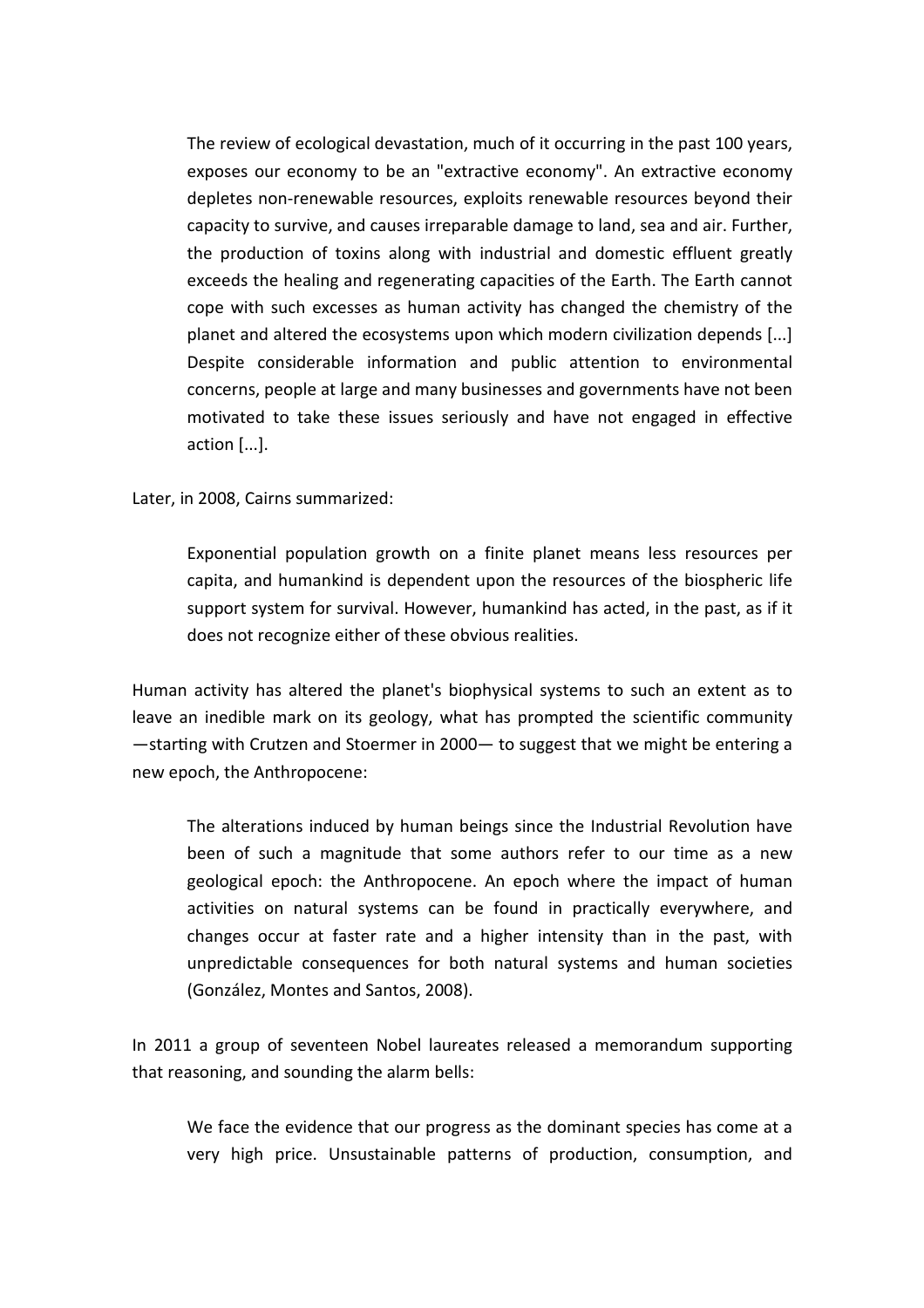population growth are challenging the resilience of the planet to support human activity [...] Science indicates that we are transgressing planetary boundaries that have kept civilization safe for the past 10,000 years. Evidence is growing that human pressures are starting to overwhelm the Earth's buffering capacity. Humans are now the most significant driver of global change, propelling the planet into a new geological epoch, the Anthropocene [...] We cannot continue on our current path. The time for procrastination is over (RSAS, 2011).

Closely related to the former is the notion of Great Acceleration: the idea that "any human activities reached take-off points sometime in the twentieth century and have accelerated sharply towards the end of the century" (Steffen *et al*., 2004). According to those authors, "the last 50 years have without doubt seen the most rapid transformation of the human relationship with the natural world in the history of humankind".

Zalasiewicz *et al*. (2012) add that "although there has been much debate around the proposed start date for the Anthropocene, the beginning of the Great Acceleration has been a leading candidate".

# **2. Fruitless struggles**

Sustainable development is a half-vast approach to vast problems. Its purpose, to make life on this planet sustainable, is a noble disguise for the maintenance of the status quo.

Medard Gabel, 2015.

Following in the tradition of former authors and drawing from diverse sources, Rachel Carson's *Silent Spring* (1962) is considered by many one of the seminal events in modern environmentalism. There she stressed the idea that human societies were degrading, destabilizing, disrupting and depleting natural systems. Since then, new terms found their way into public consciousness and mainstream media, such as "conservation(ism)", "preservation(ism)", "ecology", "environmentalism", and shortly afterwards, "green economy" and "sustainability".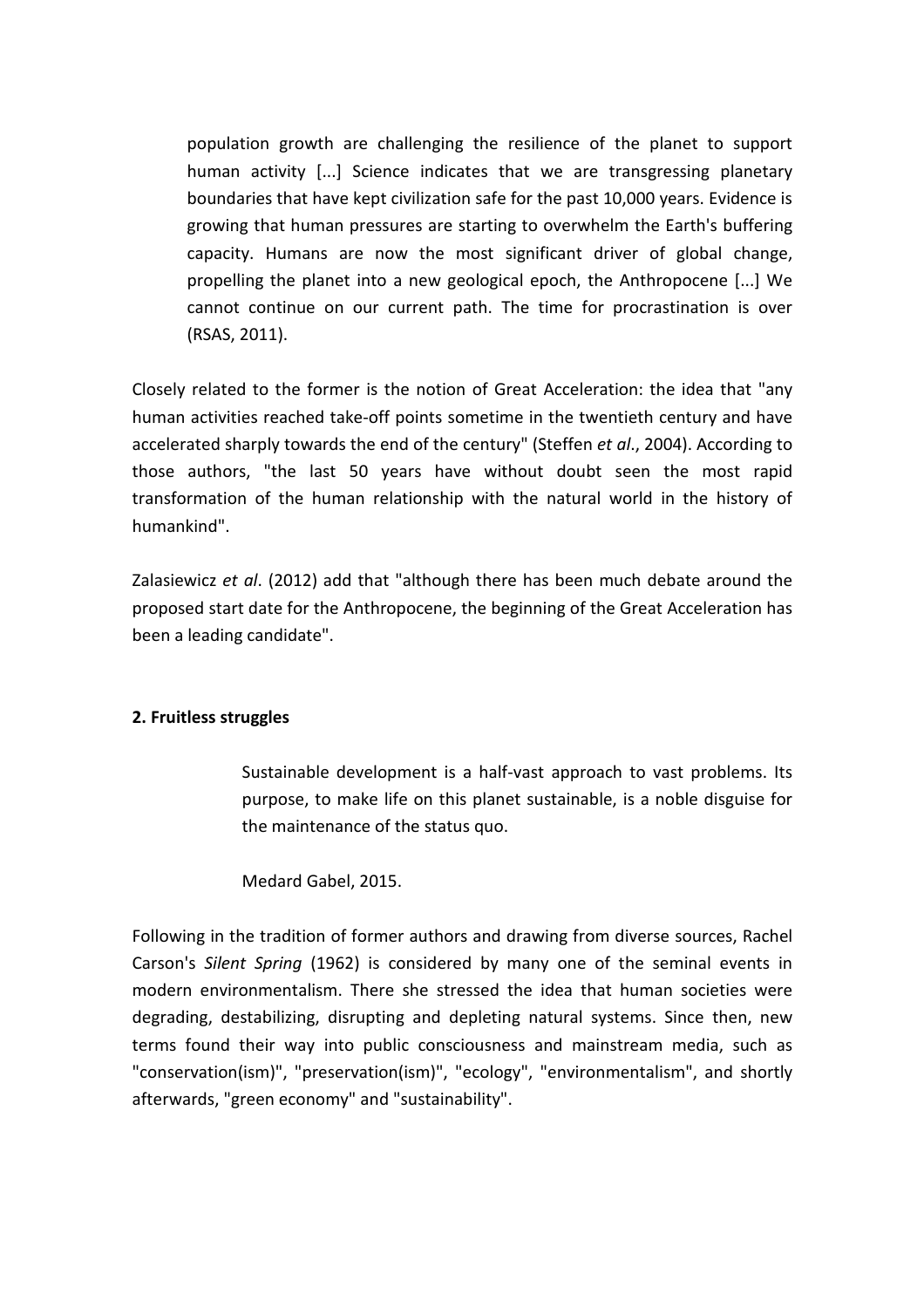Soon afterwards, Kenneth E. Boulding's article *The Economics of the Coming Spaceship Earth* (published in 1966 in a volume of works titled *Environmental Quality in a Growing Economy*), also became a landmark paper. Led by groups such as Greenpeace or Friends of the Earth, environmentalism gained momentum in the 1970s. Earth Day was established in 1970, and the same year Lewis Mumford's second volume of *The Myth of the Machine* came out; two years later the first United Nations conference on the environment was held in Stockholm, and the term "sustainability" was included in the first report to the Club of Rome; closing the decade, in 1979 James Lovelock published *Gaia: A New Look at Life on Earth*.

In 1980 "sustainable development" was identified as one of the "global priorities" in a report by the IUCN; in 1987, United Nations WCED put to press *Our Common Future*, also known as the "Brundtland Report", including the most widespread definition of sustainable development; and in 1990, Barry Commoner presented *Making Peace with the Planet*. Two years later, the United Nations Conference on Environment and Development issued the *Earth Charter* and the *Agenda21*. Finally, in 2015 the United Nations General Assembly adopted the *2030 Agenda for Sustainable Development*.

However, despite all the voices, documents, efforts, plans and good intentions succinctly summarized (and therefore simplified) in the previous paragraphs, little has changed, and the business as usual scenario does not bode at all well; actually, the environmental situation is getting worse, not better. According to the preliminary results of the *Millenium Ecosystem Assessment* (United Nations, 2005), the capacity of the world's major ecosystems to provide resources and services essential to sustain life is in decline. Together with climate change and the increase in world population and pollution levels, this poses one of the greatest threats to global ecological stability ever known to humanity. A threat we have to face in addition to several global ecological issues, such as biological diversity loss or habitat destruction.

#### **3. Sustainability and green myths**

We live today in an age of *sustainababble*, a cacophonous profusion of uses of the word *sustainable* to mean anything from environmentally better to cool.

Robert Engelman, 2013.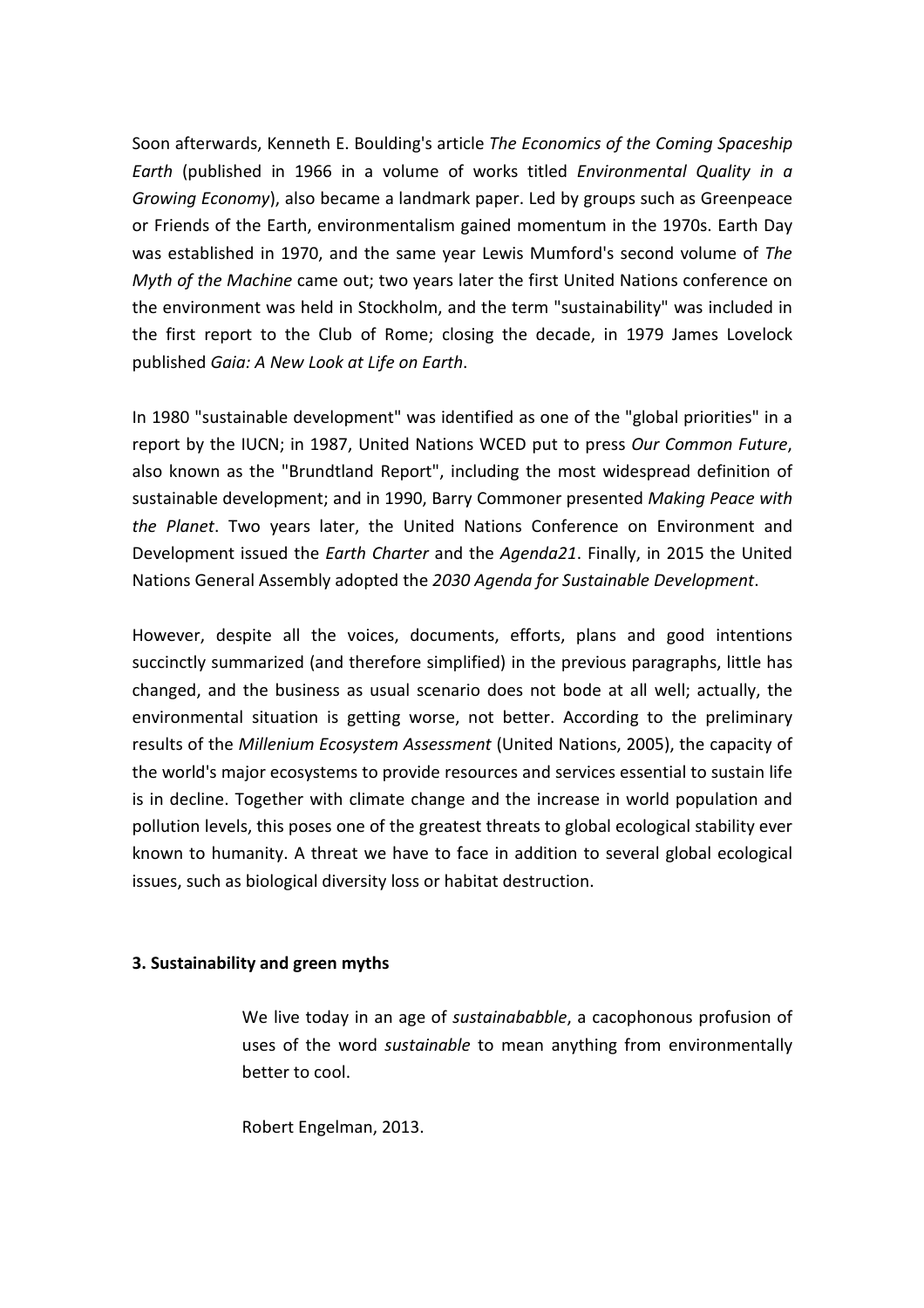After years of unbridled capitalism and technology worship  $-\omega$ hich have seen the commodification and marketing of nature and social life $-$ , there is little doubt about the deadly combination of both that is leading us to the brink of environmental and social destruction.

The ideas, measures and proposals developed so far to tackle the huge socio-ecological issues overwhelming us, have had an insignificant impact and have failed to serve the purpose for which they were intended, probably because few of them have addressed their causes; the proposed technical solutions have been aimed at mitigating their worst effects or reducing their impact. Probably the most popular among them were "sustainability" and all those "green" initiatives, especially "green capitalism", "green growth" and "green economy".

The notion of "sustainability" —and its derivative, "sustainable development"— drew attention on the urgent need to preserve existing resources and reduce waste. It assumed that new markets and new technologies could simultaneously push forward economic growth and protect natural systems. Hence, its main approach revolved around the possibility of having infinite accumulation and growth in a finite world, without dramatically damaging the environment  $-$  which happens to be an impossible goal.

"Green economy" and "green growth" sustained the same illusion ― that capitalist economies can continue to expand by switching from industrial development moved by fossil fuel and resource extraction to renewable energies, organic farming and pollution control (see United Nations EP, 2011).

Both "sustainable development" and "green growth/economy" have received much criticism over the last decade or so. According to Latouche (2009), they are nothing but oxymora. Kallis (s.f.) states that they depoliticize environmentalism while keeping alive a detrimental, useless debate "about how to best manage the environment without harming the economy or changing the current political order". In the same vein, Le Guin claims that by preventing the economic system failure while allowing for the green-washing of *business as usual* policies, both notions perpetuate "a one-way future consisting only of growth".

To question these approaches to the socio-ecological crises and the lack of progress in pointing out and shaping some of the great transformations needed, two different proposals are now being discussed. On the one hand, minimalism: learning to live a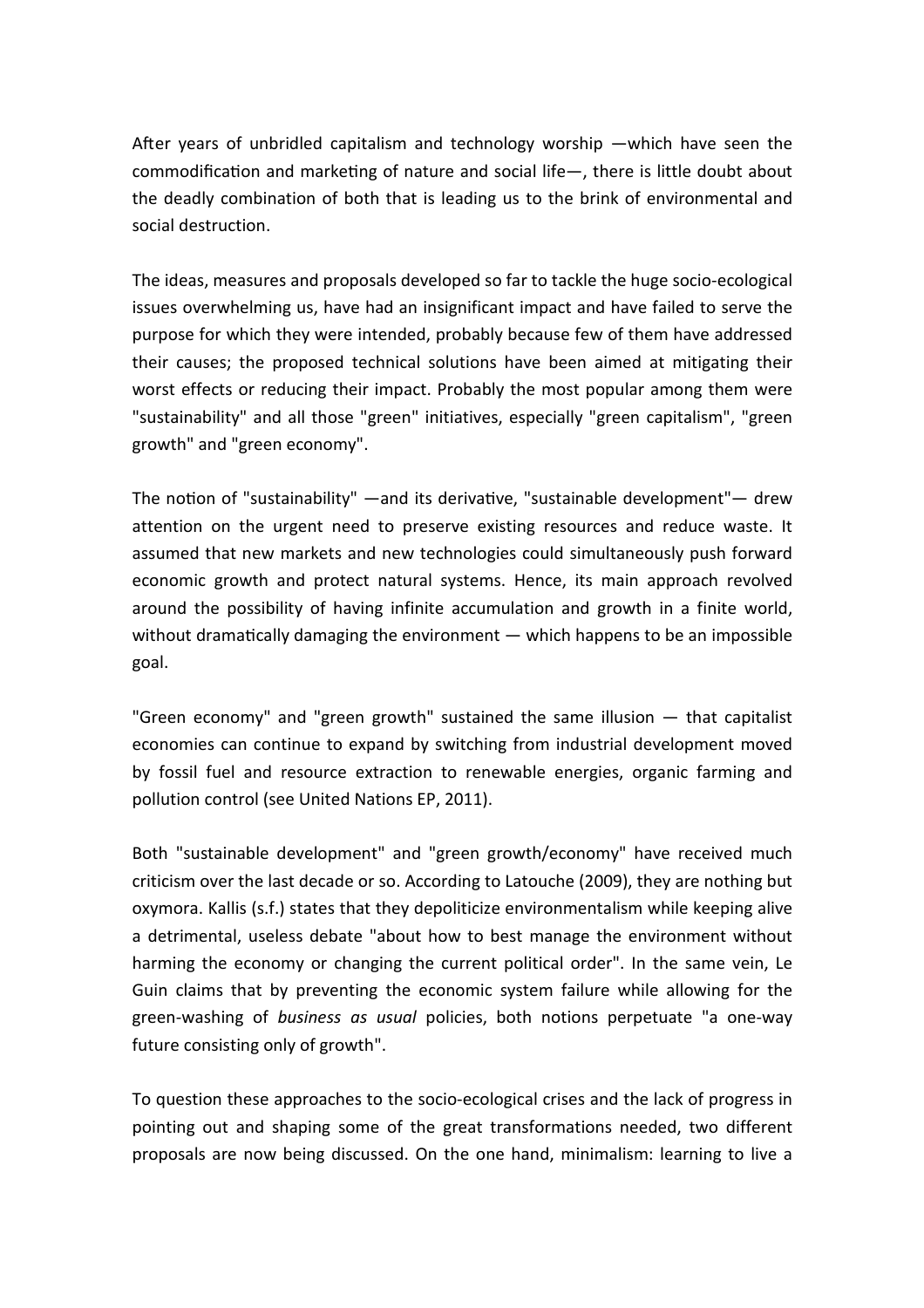simpler life, to live with less. On the other, degrowth: downsizing of production and consumption in industrialized countries, and therefore reducing the use of natural resources and energy, while reusing, recovering and recycling as much as possible and securing the long-term viability of the Earth's biophysical systems that support human societies and in which economies are embedded.

### **4. Degrowth**

Is it enough to have a critical consciousness  $-$  one you take out for a walk twice a day as you would do with your dog? No, it should be clear that it is not. There is little point in having a critical consciousness if it is not linked to collective action. What we need is critical consciousness in praxis contexts.

Jorge Riechmann, 2013.

Capitalist economies are designed to grow in order not to collapse. "As an incredibly dynamic system, capital cannot abide limits on its development. It converts those limits into barriers, which it transcends and circumvents", explained David Harvey in an interview (2010).

Continued growth has put industrial societies in the path of crossing environmental limits, triggering feedbacks to the climate system and approaching tipping points in Earth's system. A path that will make life harder for everybody, but especially for the most vulnerable, and is drastically reducing our possibilities for living a good life without further depleting natural resources and destroying our environment. We should not go down this path any longer.

Degrowth can be defined as "an equitable downscaling of production and consumption that increases human well-being and enhances ecological conditions" (Schneider, Kallis and Martínez Alier, 2010). The Swampy Cree or Maškēkowak, an indigenous people native to northern Manitoba, in Canada, put it in a more graphic, poetic way: *Usāpuyew, usuwapiw* ― "going backward, looking forward" (Norman, 1976).

Among the most influential contributions to the debate on the limits to growth and degrowth stands out the works by Romanian ecological economist Nicholas Georgescu-Roegen, which includes *The Entropy Law and the Economic Process* (1971)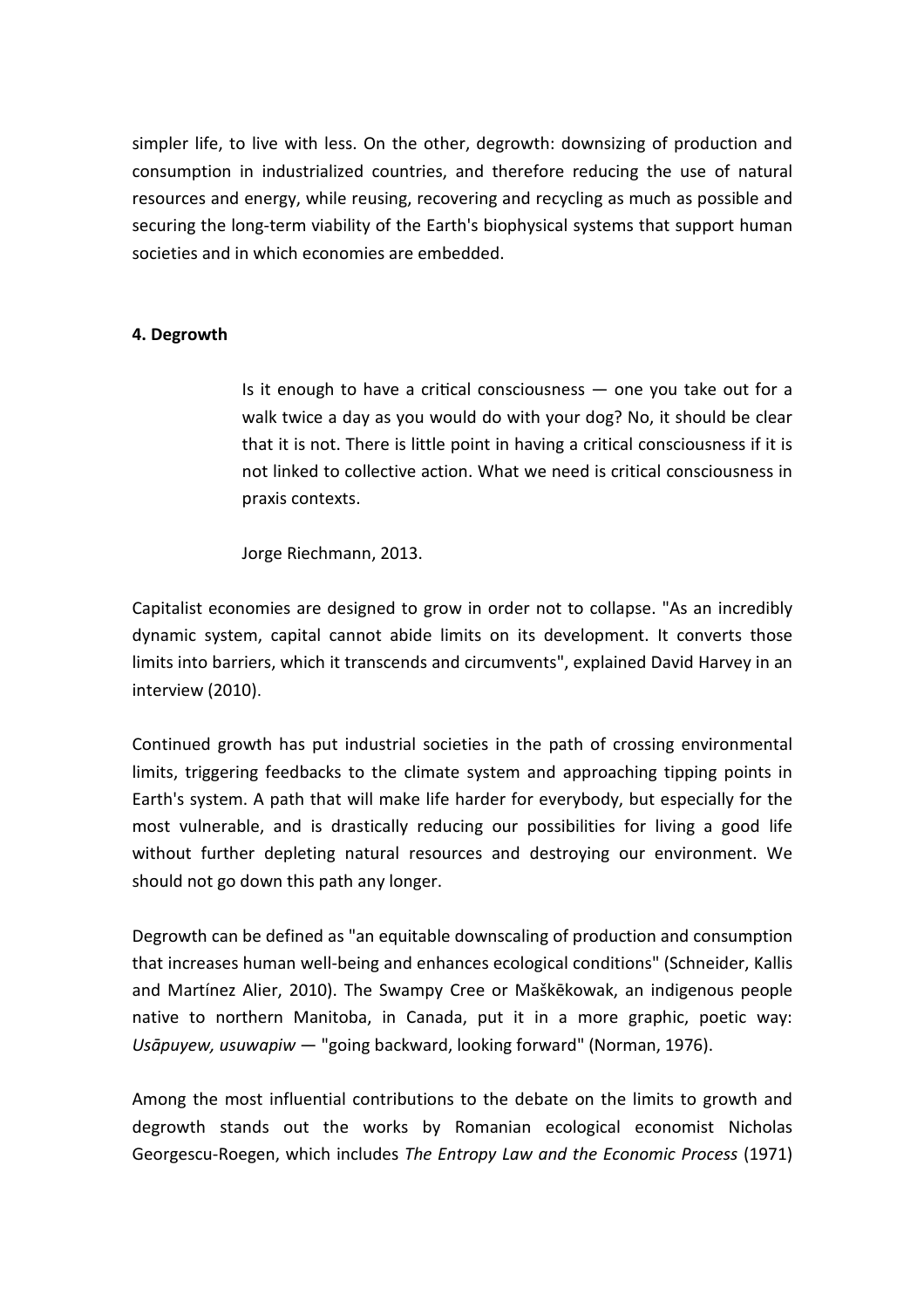and *Energy and Economic Myths: Institutional and Analytical Economic Essays* (1976). The term "degrowth" first appeared in Jacques Grinevald's French version of the first of these books, *La décroissance: entropie-écologie-économie* (1979).

In 1972, Edward Goldsmith and Robert Prescott-Allen (editors of *The Ecologist*) published *A Blueprint for Survival*, calling for a rapid de-industrialization to avoid the destruction of natural systems. In *Small is Beautiful* (1973) E. F. Schumacher qualified a way of life based on capitalist growth and consumption as absurd. By the year 2000, degrowth already defined a current of socio-political thought and action, and the first international conference on Economic Degrowth for Ecological Sustainability and Social Equity took place in Paris in 2008. French economics professor Serge Latouche (author of *Farewell to Growth*) is currently one of the movement's leading intellectuals, along with Giorgos Kallis and Federico Demaria.

Degrowth suggests that climate catastrophe, ecosystem destruction and resource depletion cannot be challenged with technological improvements, neither with individuals' personal choices such as double-sided printing, spending less time in the shower, reusing cloths and furniture or recycling, however necessary these human behavioural changes may be: the scale of economy must change as well (Jackson, 2009). Besides a critique, degrowth is a new political project. It aims at a cultural change and proposes different transition processes towards societies able to live within their ecological limits, localized economies and new forms of egalitarian resource distribution through revised, re-designed democratic institutions. It recommends changing the modern society's collective imagination, displacing material accumulation and efficiency from the central position they hold and replacing them with sufficiency, simplicity, hospitality and sharing (Kallis, s.f.). And it encourages rethinking and re-evaluating the organization of human societies, and incorporating concepts like "limits", "care", "reproduction" and "dépense" (D'Alisa, Demaría and Kallis, 2014).

As Le Guin (1989) puts it, nobody is "proposing a return to the Stone Age". Degrowth does not mean economic recession or depression (which would have devastating social implications), but an intentional, planned "prosperous way down" through a number of social, economical and biological/environmental steps (including policies and institutions) designed to guarantee that, while production and consumption decrease, human welfare improves and is best distributed (Odum and Odum, 2001).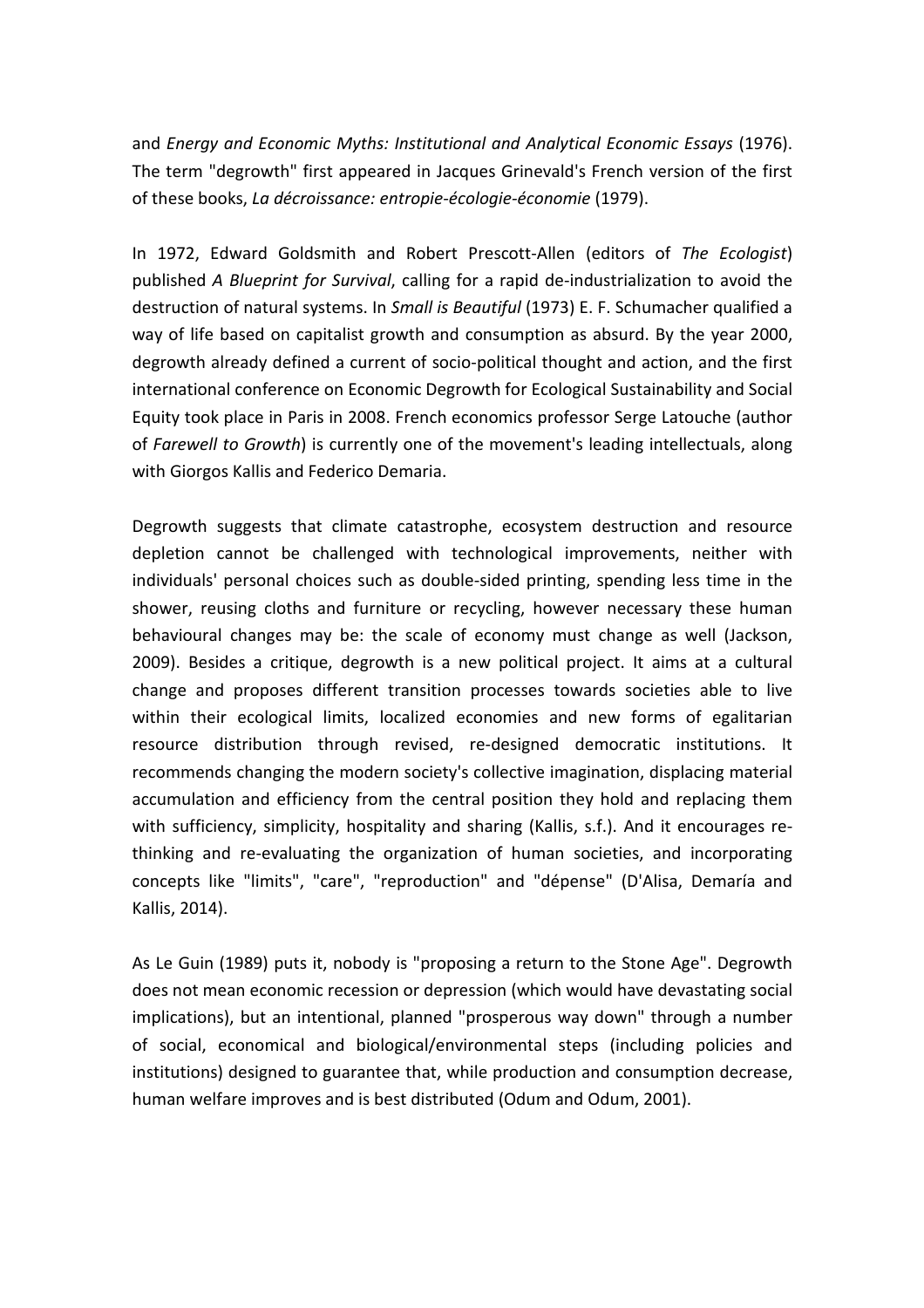In short, degrowth does not look for alternatives for a sustainable growth, but for alternatives to capitalism, and to growth as the only drive for progress. According to Slavoj Žižek (2011), it is a radical project: one that "challenges and aims to change the very ideological coordinates of our society".

# **5. The role of libraries**

What is the use of an excellent academic curriculum in a 4° C warmer world?

Ferrán Puig Vilar, 2015.

"Curriculum" could be replaced with "library", and Puig Vilar's quotation would continue to serve as a reminder that humanity is standing on the edge of a precipice. And libraries as well.

Both IFLA (2002) and ALA (2015), among many others international LIS-related associations and organizations, have adopted resolutions on sustainability and libraries. But declarations and manifestos are far from actual transformations on the ground.

If libraries intend to join forces with communities in the fight against climate change, pollution, biodiversity loss, natural resources depletion, biotic impoverishment, the ongoing mass extinction of species and their social outputs, to name just a few core issues of the current socio-ecological crises, they should put aside any kind of "neutrality" discourse, assess the situation they and the communities they serve are faced with, weigh the role they can play (especially considering the long-term value of library collections and services to users and the transformative nature of libraries themselves) and their responsibilities, and actively contribute to and support the degrowth movement/debate.

And they should do so twice over.

On the one hand, by degrowing themselves: revising their consumption patterns, their resources management, their waste production and their practices and policies, as well as analyzing what markets and ideas they are supporting with their purchases, services and activities... On the other hand, by helping their communities make the degrowth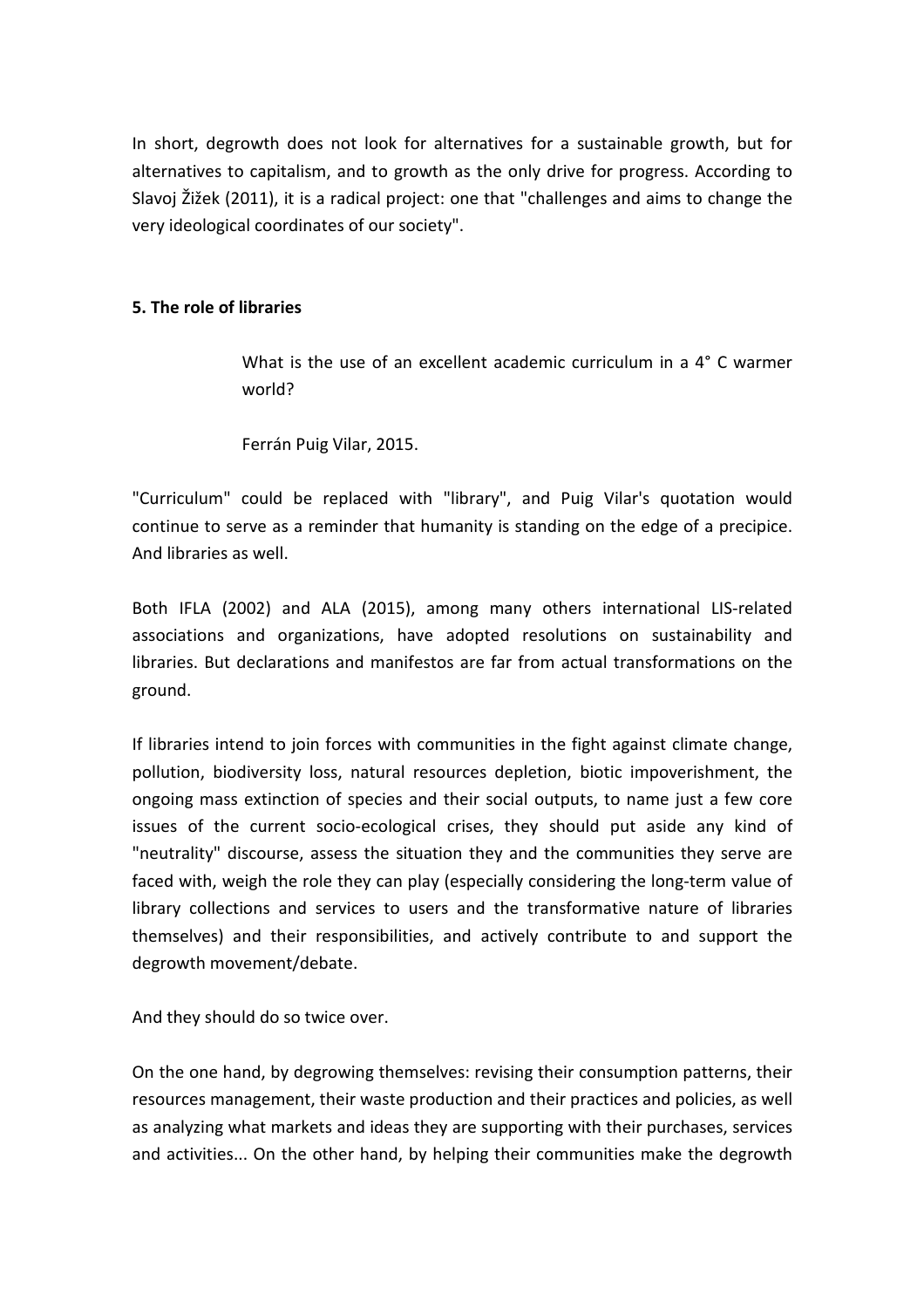transition possible; among many other possibilities, this means providing information, creating spaces for collaborative learning and working, and fostering the necessary debate on the challenges ahead.

Libraries can help build on the understanding of the impossibility of infinite growth in a finite world, biophysical limits, climatic change, entropy, peak everything, urban agriculture, recycling, consumption reduction, sustainability (and unsustainability), the significance of the Anthropocene, and the critical consciousness and praxis that can lead to degrowth. They can help bridge the gap in knowledge about some of the most pressing issues of our age by collaborating with educational institutions of different levels, social and cultural organizations, neighborhood associations, etc. They can work toward exploring alternatives to the current capitalist, consumerist, mercantilist, extractive, repressive, exploitative panorama.

Libraries can work for the de-commodification and democratization of all possible vital goods, starting with one as strategic as knowledge. They can suggest and socialize alternatives to the market economy, the individual and global competition, the profitdriven models... They might put into practice notions such as eco-efficiency, biomimicry and deglobalization.

By assuming a more active role, libraries can use their structures, collections and know-how to bring about changes in their communities. They can become part of what Carlsson (2008) called *nowtopias*: collaborative, non-capitalist, equal, supportive, democratic, radical and responsible spaces and human networks supporting resilience and participating in the construction of a new social structure.

The problems faced by Earth's inhabitants ―all living creatures, human and nonhuman― are beyond dispute: they are too obvious to try to conceal or mask them, let alone to deny them. Libraries are not foreign to them: they will end up suffering from their effects as much as the rest of the world. Fortunately, they have the tools and skills to contribute their efforts to the transition process towards sustainable postfossil societies within finite planetary boundaries.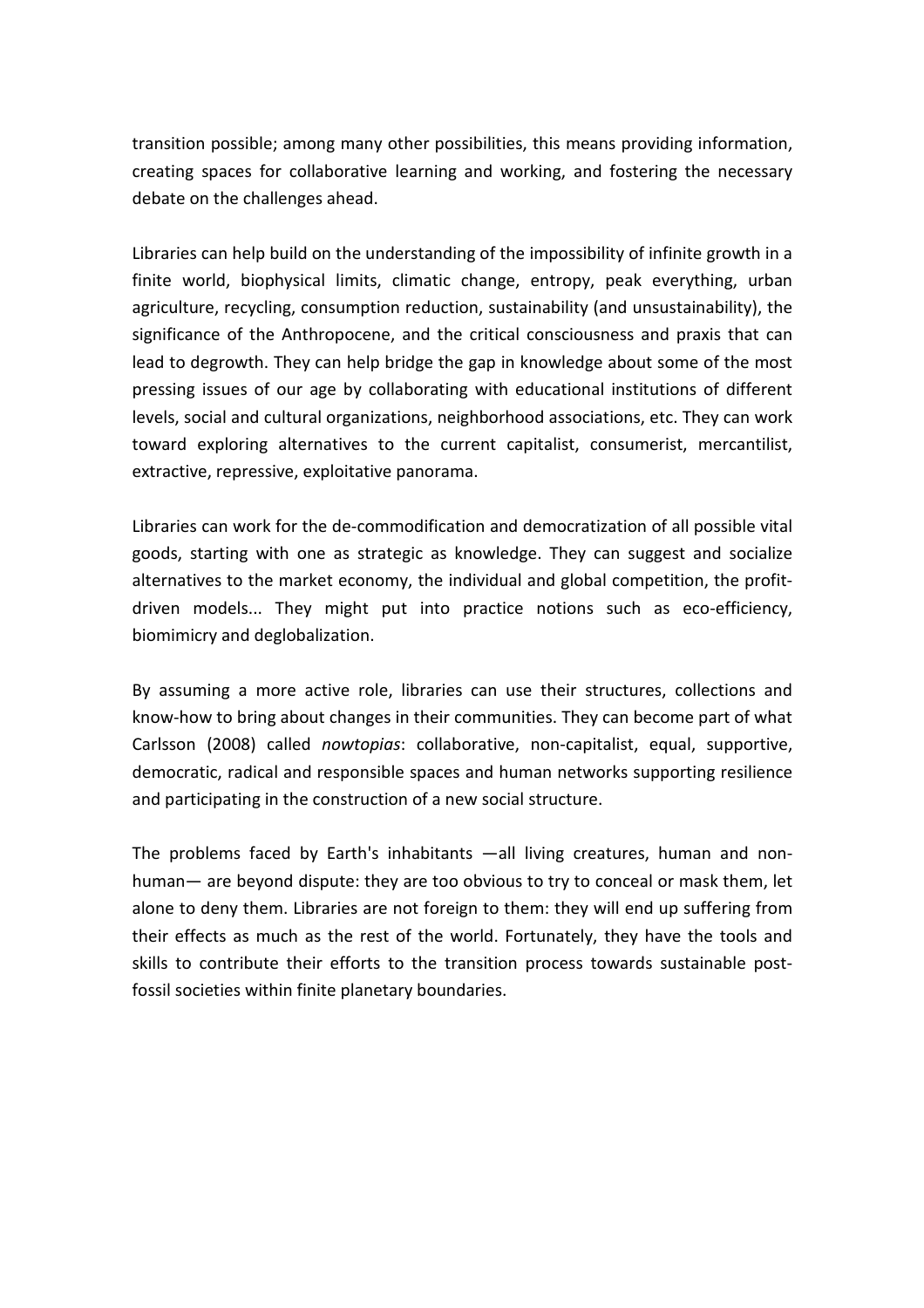#### **6. Acknowledgements**

I would like to thank Sara Plaza Moreno for her valuable suggestion and contributions to this paper, her careful revision of the text, and the discussion of the ideas included in it.

# **7. Bibliography**

ALA (2015). *Resolution on the importance of sustainable libraries*. [Online]. http://connect.ala.org/files/DRAFTSustainRT%20Resolution\_Importance%20of%20Sust ainable%20Libraries.pdf

Cairns, John, Jr. (2008). Science and Values for a Finite Planet. *Asian Journal of Experimental Sciences*, 22 (3), pp. 423-434.

Carlsson, Chris (2008). *Nowtopia: how pirate programmers, outlaw bicyclists, and vacant-lot gardeners are inventing the future today*. London: AK Press.

Chomsky, Noah (2010). *Human intelligence and the environment*. Conference at University of North Carolina, Chapel Hill, September 30. [Online]. https://chomsky.info/20100930/

Coates, John; Leahy, Terry (2006). Ideology and Politics: Essential Factors in the Path Toward Sustainability. *Electronic Green Journal*, 1 (23). [Online]. http://escholarship.org/uc/item/663358jz

Crutzen, Paul J.; Stoermer, Eugene F. (2000). The Anthropocene. *Global Change Newsletter*, 41, May, p. 17. [Online]. http://www.igbp.net/download/18.316f18321323470177580001401/1376383088452 /NL41.pdf

D'Alisa, Giacomo; Demaria, Federico; Kallis, Giorgos (2014). *Degrowth: a vocabulary for a new era*. Oxford: Routledge.

Engelman, Robert (2013). Beyond Sustainababble. In Worldwatch Institute. *State of the World 2013: Is Sustainability Still Possible?*, pp. 3-16. [Online].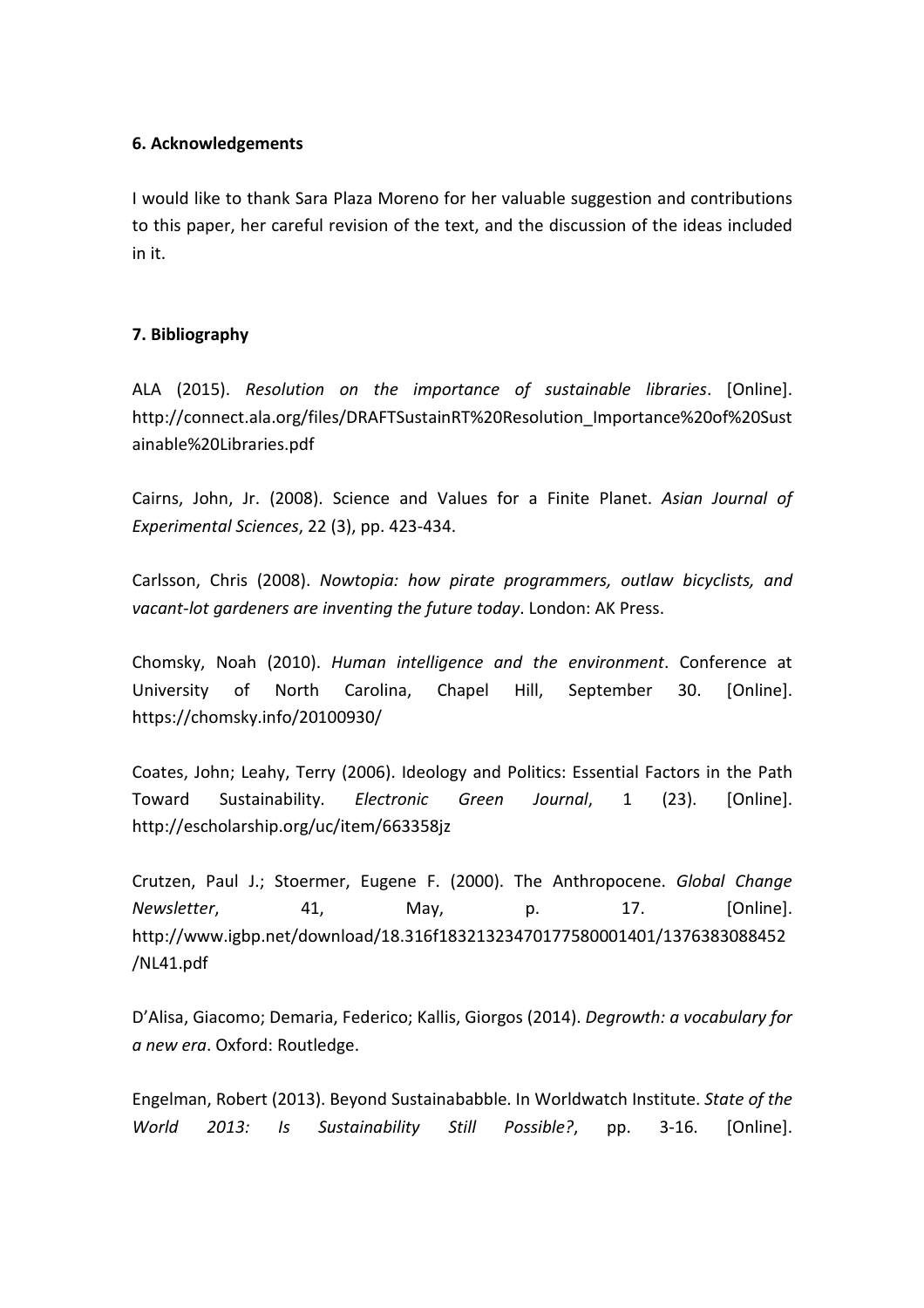http://www.worldwatch.org/bookstore/publication/state-world-2013-sustainabilitystill-possible

Gabel, Medard (2015). Regenerative Development: Going Beyond Sustainability. *Kosmos: Journal for Global Transformation*. [Online]. https://www.kosmosjournal.org/article/regenerative-development-going-beyondsustainability/

González, José A.; Montes, Carlos; Santos, Ignacio (2008). Capital natural y desarrollo: por una base ecológica en el análisis de las relaciones Norte-Sur. *Papeles de Relaciones Ecosociales y Cambio Global*, 100. Madrid: Fuhem Ecosocial.

Harvey, David (2010). Capitalist is a movable famine. *Marxist Update*, October 24. [Online]. http://marxistupdate.blogspot.com.es/2010/10/david-harvey-capitalism-ismovable.html

IFLA (2002). *Statement on Libraries and Sustainable Development*. [Online]. http://www.ifla.org/publications/statement-on-libraries-and-sustainable-development

IUCN [International Union for Conservation of Nature and Natural Resources] (1980). *World Conservation Strategy: Living Resource Conservation for Sustainable Development*. [S.l.]: IUCN-UNEP-WWF. [Online]. https://portals.iucn.org/library/efiles/documents/WCs-004.pdf

Jackson, Tim (2009). *Prosperity without growth: Economics for a finite planet*. Oxford: Routledge.

Kallis, Giorgos (s.f.). *In defense of degrowth: Opinions and Minifestos*. [S.d.]

Kingsnorth, Paul (2017). *The Axis and the Sycamore*. [Online]. http://paulkingsnorth.net/2017/05/01/the-axis-and-the-sycamore/

Latouche, Serge (2009). *Farewell to growth*. Cambridge: Polity Press.

Le Guin, Ursula K. (1989). *Dancing at the Edge of the World: Thoughts on Words, Women, Places*. New York: Grove Press.

Myers, Norman (1985). *Gaia: An Atlas of Planet Management*. London: Pan Books.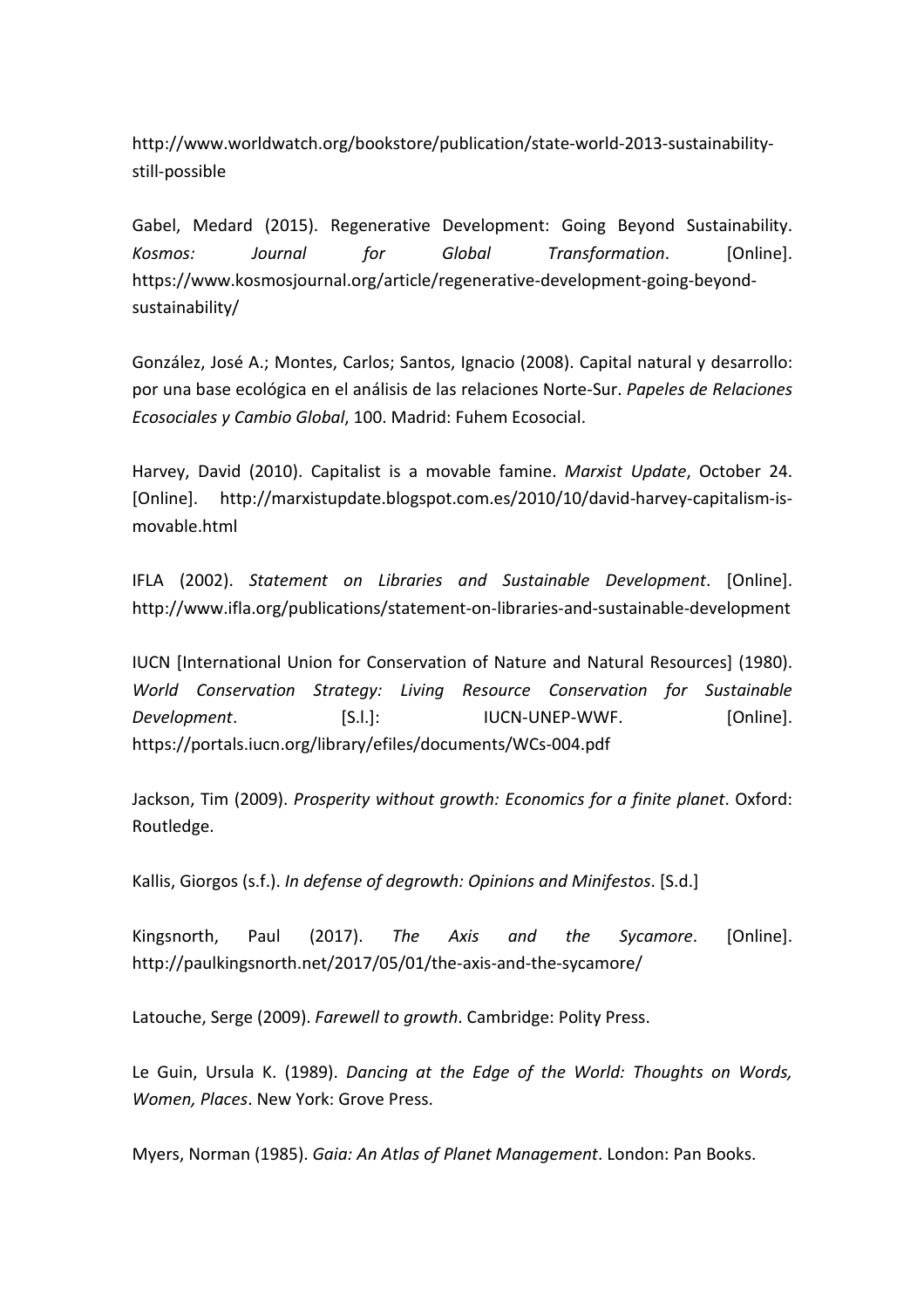Norman, Howard A. (1976). *The Wishing Bone Cycle: Narrative poems from the Swampy Cree Indians*. New York: Stonehill Pub. Co.

Odum, Howard T.; Odum, Elisabeth C. (2001). *A prosperous way down: principles and policies*. Boulder: University Press of Colorado.

Puig Vilar, Ferrán (2015). Los deberes de Casandra. *Usted no se lo cree*, March 18. [Online]. https://ustednoselocree.com/

Riechmann, Jorge (2013). *Tratar de comprender, tratar de ayudar*, November 12. [Online]. http://tratarde.org/

Riechmann, Jorge (2014). Simposio ¿Es todavía posible la sustentabilidad? In *I Congreso Internacional de la Red española de Filosofía*, Universitat de València, Facultat de Filosofia i Ciències de l'Educació, September 3-5. [Online]. http://redfilosofia.es/wp-

content/uploads/sites/4/2013/07/Simposio\_Sustentabilidad.pdf

RSAS [Royal Swedish Academy of Sciences] (2011). The Stockholm Memorandum: Tipping the Scales Towards Sustainability. In *3rd Nobel Laureates Symposium on Global Sustainability*. Stockholm, Sweden, May 16-19. [Online]. http://www.nobelcause.de/stockholm-2011/download/Memorandum\_EN.pdf

Schneider, François; Kallis, Giorgos; Martinez-Alier, Joan (2010). Crisis or opportunity? Economic degrowth for social equity and ecological sustainability. Introduction to this special issue. *Journal of Cleaner Production*, 18 (6), pp. 511-518.

Steffen, W. *et al*. (2004). *Global Change and the Earth System: A Planet Under Pressure*. Berlin: Springer-Verlag.

United Nations (2005). *Overview of the Milliennium Ecosystem Assessment* [Online]. http://www.millenniumassessment.org/en/About.html

United Nations (2015). Transforming our world: the 2030 Agenda for Sustainable Development. *Sustainable Development Knowledge Platform*. [Online]. https://sustainabledevelopment.un.org/post2015/transformingourworld